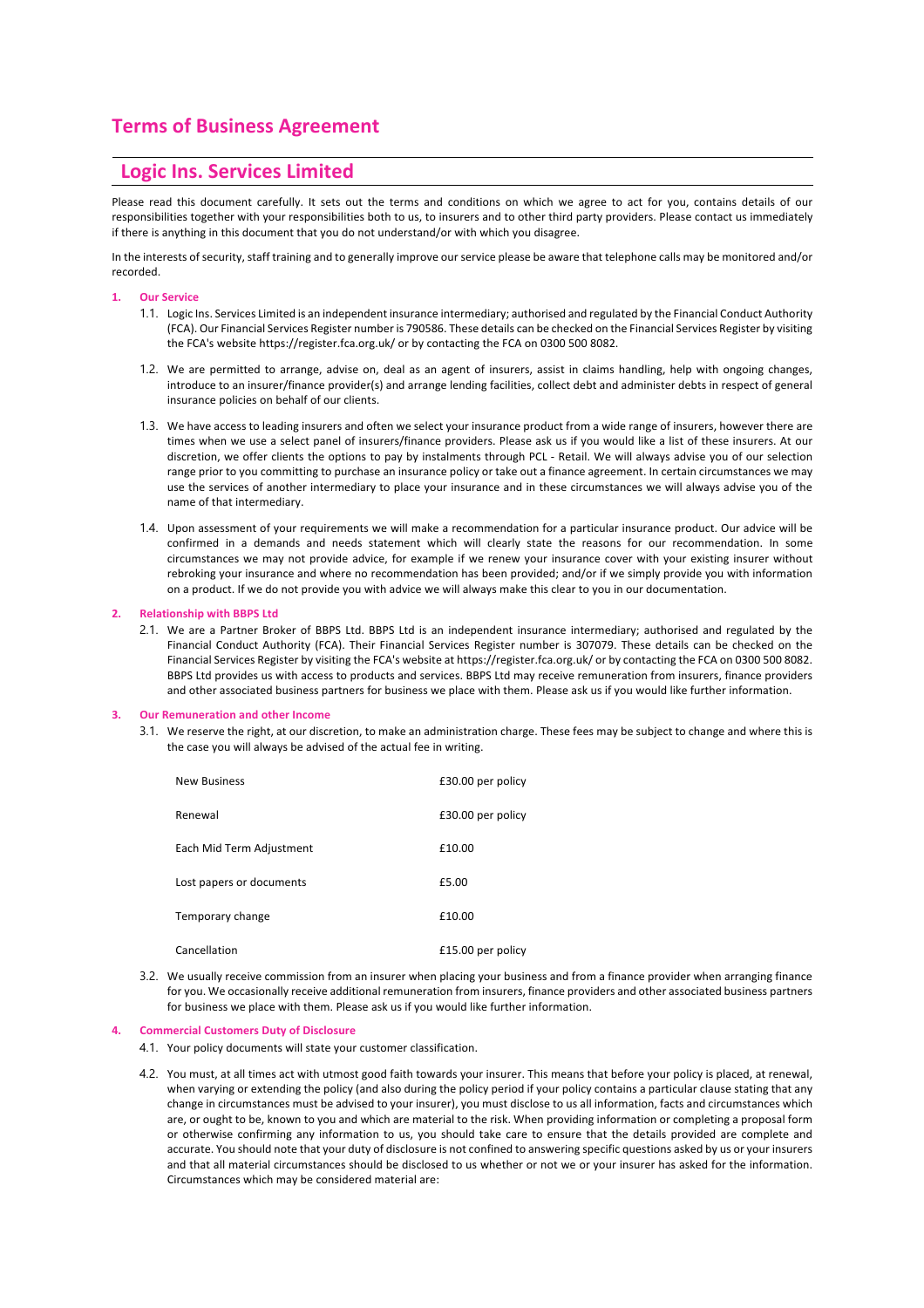- special or unusual facts relating to the risk;
- any particular concerns which led you to seek insurance cover;
- anything which would generally be understood as being something that should be disclosed for the type of risk in question.
- 4.3. If you are unsure whether a fact or circumstance should be disclosed, or whether the duty of disclosure information continues throughout the period of your policy you should disclose the information anyway as failure to do so may lead your insurer to reduce its claim payment, apply additional terms or even avoid your policy.
- 4.4. You should keep a record (including copies of letters) of all information provided for future reference.

# **5. Renewal of Contract**

- 5.1. We will write to you in good time before your renewal date, offering your terms or in situations where we are not inviting renewal we will tell you. Renewal of the contract is based on the information you supplied when we arranged your current contract along with any amendments you have made during the period of cover. It is important that you tell us about any changes to your requirements.
- 5.2. Where we offer you renewal terms and your insurance is paid by continuous monthly direct debit instalments, in the absence of a response from you, we will deem this as your consent to renew automatically.

## **6. Payment of the Premium**

- 6.1. You must provide the premium due in cleared funds in accordance with the amounts and dates specified in our payments options schedule. Failure to meet the payment date may lead to insurers cancelling your policy.
- 6.2. Please refer to our payment options schedule for full details on how to make a payment.
- 6.3. Please note that cover will cease if you fail to keep up payments under a credit agreement.

## **7. Cancellation Rights**

7.1. Your policy documents will provide you with specific information on your full rights to cancel your insurance. A personal policy which lasts for more than one calendar month offers you the facility to cancel cover (providing there have been no claims), within 14 days from the policy start date or the date when you receive the full policy documentation from us or your insurers; whichever occurs later. You will be entitled to a refund of premium less our administration charge and a charge by your insurer for the time your insurance cover was in place.

# **8. Refund Procedures**

- 8.1. Where you cancel your personal insurance outside the 14 day cancellation period, we reserve the right to charge for our time in providing you with advice and for the administration costs involved. This results in us retaining our original commission and fees.
- 8.2. For some insurance contracts, insurers will not provide refunds for mid-term cancellation of cover. We will tell you if this affects you.
- 8.3. We do not provide refund payments of less than £20.00.

# **9. Notification of Claims or Incidents**

- 9.1. Many insurers provide a 24 hour helpline in respect of claims. Please refer to your policy documents for contact details.
- 9.2. Please ensure that you report all incidents that could give rise to a claim as soon as you become aware of them either by contacting your insurer or ourselves.
- 9.3. If you receive correspondence from a third party about your claim please pass it to us or your insurer immediately and unanswered.
- 9.4. If you require any assistance with a claim or incident please contact us.

# **10. Client and Insurer Money**

- 10.1. **We are not authorised to handle client monies, all client money is handled by BBPS Ltd***.* Details of who BBPS Ltd are are shown in section 2 above. BBPS Ltd hold all client money in a trust account, the purpose of which is to protect you in the event of financial failure since, in such circumstances, general creditors would not be able to make claims on client money.
- 10.2. If BBPS Ltd hold money on a client's behalf, it will be held in a trust fund that is separate from their own cash assets. These separate trust fund arrangements are commonly known as 'client money'. If they were ever unable to pay their debts, then those to whom they owe money (their creditors) should not be able to make claims on their client money in the separate trust funds as it does not form part of their own cash assets.
- 10.3. The trust arrangement BBPS Ltd use for client money is known as a non-statutory trust. Here, they may use premiums and claims monies they receive to fund other clients' premiums and claims; for example they may pay a premium on to an insurer before they have received it from the client if they believe it is in the best interests of that client.
- 10.4. BBPS Ltd have agreements with some insurers (known as 'risk transfer agreements'). Under these risk transfer agreements the insurers agree that they are responsible to you for any premium that you have already paid to us and that the insurer remains responsible for any premium refunds or claims payments until the premium refund or claim payment is received by you. In this case BBPS Ltd may hold client money due to or from the insurers in the same trust fund.
- 10.5. Where BBPS Ltd do not have risk transfer agreements in place with insurers, the client money they hold will still be protected within the non-statutory trust. Money held as client money has priority over insurers to the money in the trust fund as insurers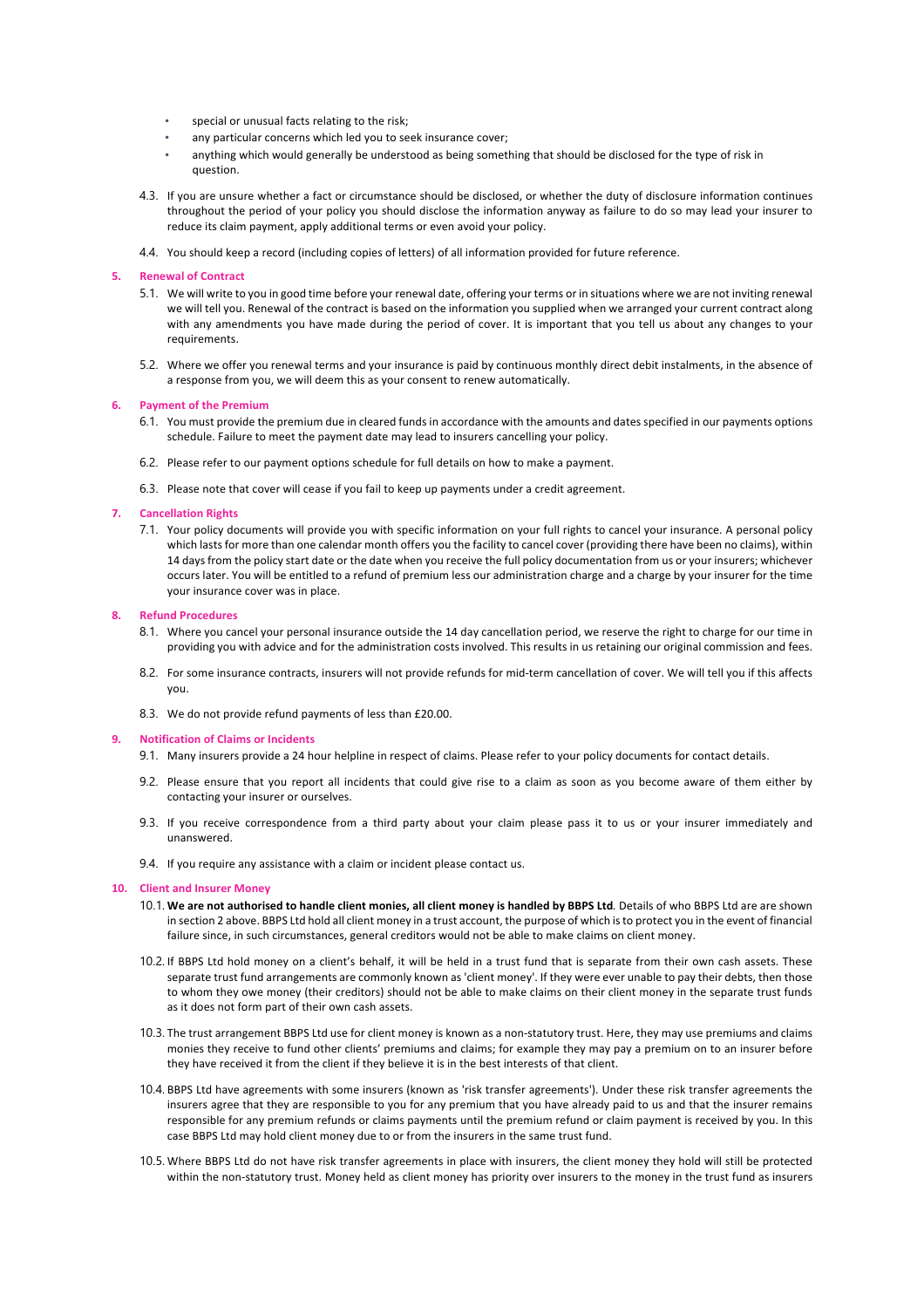granting risk transfer have agreed to subordinate their interests in the trust to those of BBPS Ltd non risk transfer clients.

- 10.6. BBPS Ltd do not use client money to pay commission before they receive your premium.
- 10.7. When BBPS Ltd hold client money on trust for you this gives rise to fiduciary duties upon them that will not be discharged until the client money is deemed to have reached the insurer or product provider (as detailed above, this is when they receive premium in case of risk transfer agreements).
- 10.8. Without affecting BBPS Ltd's fiduciary duties to you, in some cases they may:
	- hold client money in accounts which are outside of the United Kingdom and which may be subject to different legal and regulatory conditions and may be treat money differently in the event of an bank failing. If you are a consumer (a person who buys products or services for personal use and not for business purposes) you can ask them not to put your client money in an account in a particular country.
	- pass client money to another intermediary, including ones outside of the United Kingdom where different legal and regulatory conditions apply and where money may be treated differently in the event of an intermediary failing. If you are a consumer, you can ask them to pass your money to an intermediary outside of the United Kingdom or in a particular country.
	- arrange to hold certain investments with a value at least equal to the money that would otherwise have been paid into a separate client account. If they do this, they will be responsible for meeting any shortfall in the client money funds if the shortfall is due to a reduction in the market value of those investments.
- 10.9. If, in the process of handing client money, they earn interest or benefit from investment income or from foreign rate movements, they will keep any such amounts.

# **11. Confidentiality and Security**

- 11.1. To help make sure you receive a competitive quotation, offer of appropriate payment options, protection against fraud and to verify your identity, insurers may use publicly available data which they obtain from a variety of sources, including a credit reference agency and other external organisations. Their search will appear on your credit report whether or not your application proceeds.
- 11.2. All information on our records relating to you will be treated as private and confidential and will only be disclosed to others such as our business partners, insurers, credit providers and other third parties who are directly involved in the normal course of arranging and administering your insurance. By accessing our sites and using our services, you consent to any such transfer of information to a third party.
- 11.3. Where you have given us consent we may use the data we hold about you to provide you with a renewal quotation and information about products and services we consider may be appropriate.
- 11.4. Our Retention of your Personal Information By using our services you consent to us and our partners retaining any personal information you have provided. We will retain any personal information only for as long as is necessary to fulfil the business purpose for which it was collected. We will also retain and use your personal information for as long as necessary to comply with our legal obligations, resolve disputes, and enforce our agreements.

Under the General Data Protection Regulations 2018, you have the right to ask us for a copy of any personal information about yourself that we hold on our records. Please contact us if you require any more information. For further information on your rights under the General Data Protection Regulations please refer to the Information Commissioners Office – www.ico.org.uk.

#### **12. Termination of Agreement**

12.1. Our agreement may be terminated by either one of us giving 14 days notice in writing to the other. You will be liable to pay for any outstanding transactions or adjustments prior to termination without any penalty fee as long as these are settled immediately on termination.

12.2. We will be entitled to retain any fees or commission payable in relation to business transacted prior to the date of termination.

# **13. Law and Jurisdiction**

13.1. These Terms of Business which form our agreement with you, shall be governed by and construed in accordance with the laws of England and the exclusive jurisdiction of the English courts unless we agree with you otherwise.

## **14. Bribery and Corruption**

14.1. Our company culture and ethics mean that we do not bribe or use any other means to improperly influence the decisions of clients, potential clients or government officials. Our business is structured with appropriate systems and controls so as to comply with the requirements of the Bribery Act 2010.

#### **15. Sanctions**

15.1. Both parties shall pay due regard to, and co-operate in respect of the observance of, any applicable international economic, financial or trade sanctions legislation.

#### **16. Complaints**

16.1. Our aim is to provide all of our clients with an excellent level of service, however we recognise that there may be occasions when you do not feel satisfied with the service you have received from us. Should you need to make a complaint please contact our Complaints Manager using any of the following methods:

**email: info@logicins.co.uk**